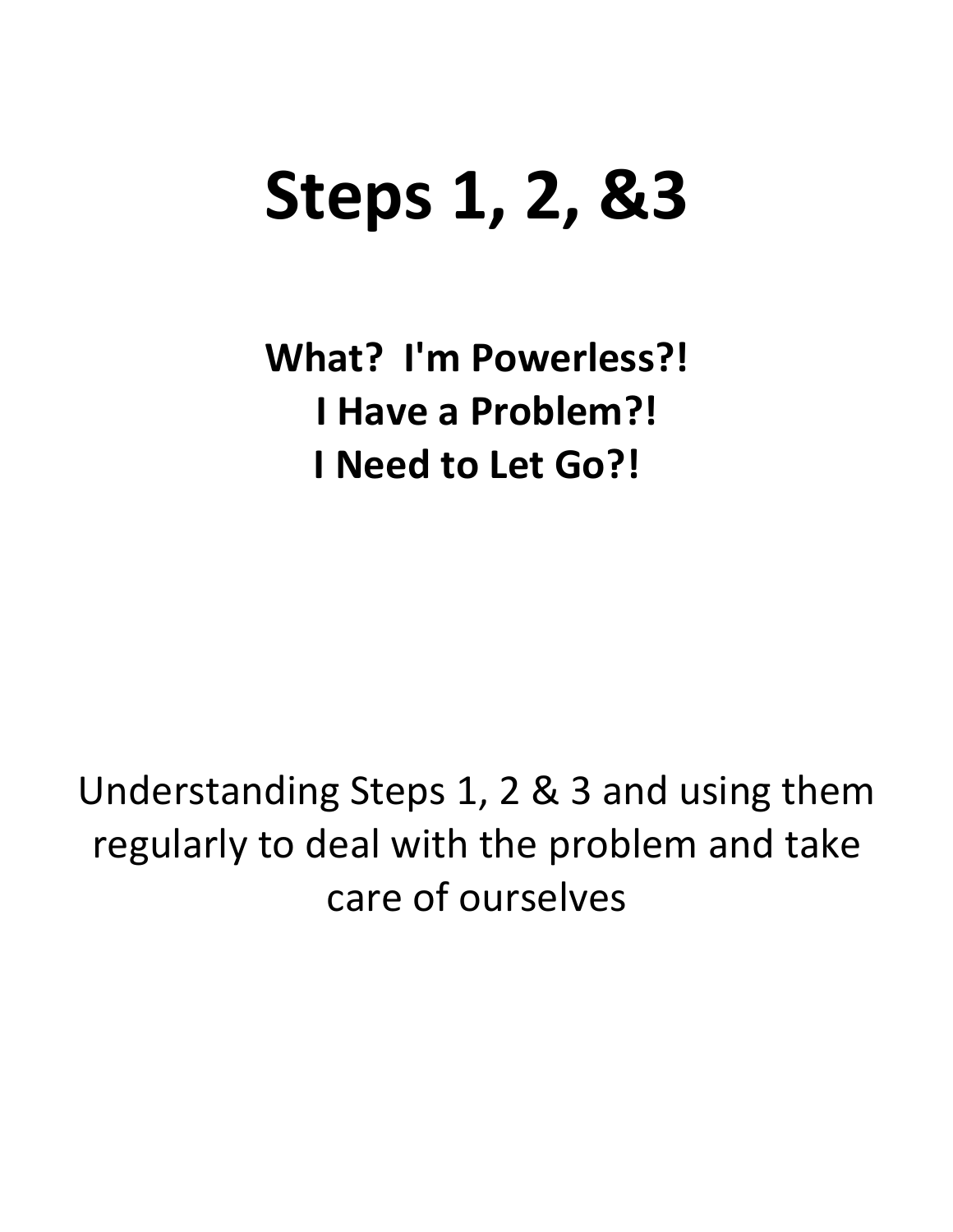#### **Step 1:**

**We admitted we were powerless over alcohol-- that our lives had become unmanageable.**

# **What? I'm Powerless?!**

#### **Powerless over?**

### **The Alcoholic**

#### **How do I try to exert power?**

- A. Tried drinking with them, so they wouldn't get so intoxicated
- B. Monitored their drinking / told them to drink at home.
- C. Cleaned them up, and scolded again and again
- D. Told them to get out and invited them back home again and again
- E. Poured the alcohol down the sink
- F. Use affection/sex as a weapon to control them
- G. Threatened to leave them again and again: failed to carry out the threat
- H. Give them the silent treatment
- I. Physical and emotional abuse

#### **How is my life unmanageable?**

- A. Woke them up for work, and required appointments, situations
- B. Covered up for them, made excuses for them
- C. Done all the chores and taken over all their bills and obligations
- D. Gone out to look for them
- E. Done all we can to please them
- F. Walked on eggshells around them
- G. Taking physical and emotional abuse
- H. Keep ourselves and homes spotless, or a total mess
- I. Stopped taking care of ourselves instead focusing only on them
- J. Made them totally responsible for our unhappiness

**\*\*\*\*Accept that there is a problem with alcohol and you can learn to deal with it. You have a right to dignity and a decent life. Remember that many things said in anger, frustration, or despair can make matters worse. Be aware that each of us can truly change only ourselves.**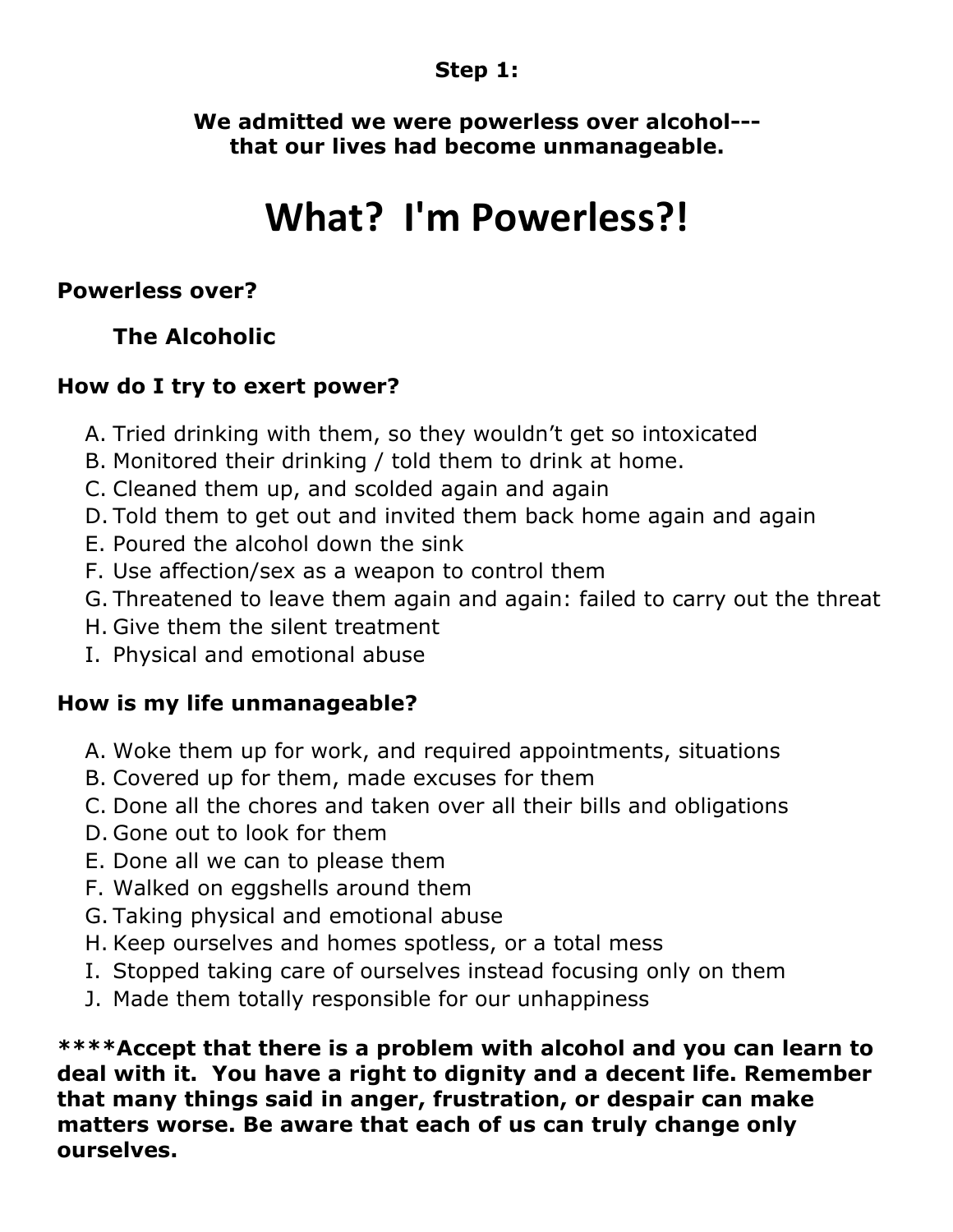#### **People, Places, and Things**

#### **How do I try to exert power?**

- A. Try to control other people or any of their behavior
- B. Try to get people to change
- C. Say yes when I should say no
- D. Tell them over and over again, what I feel or think to get them to listen and to agree
- E. Attacking when I don't get what I want
- F. Becoming abusive, shaming, or hurtful when I disagree

### **How is my life unmanageable?**

- A. I feel excessively responsible for other people and situations
- B. Spend my time trying to make things better for other people
- C. Take care of others a lot more than I take care of myself
- D. Abandon myself in body, mind, and spirit
- E. Can't sleep, always stress, health problems
- F. Have a hard time relaxing, having fun
- G. Don't have a lot of support; friends, family
- H. Have a hard time with getting things done, completing projects
- I. Having a hard time taking care of daily needs, obligations

#### **The 3 C's**

- 1. Didn't **CAUSE** it
- 2. Can't **CONTROL** it
- 3. Can't **CURE** it

\*\*\* When we first come to Alan-Anon, full of hurt, frustration, and anger, we may see the qualifier as the immediate source of our pain. Our impulse maybe is to focus our discussion (sharing) on that person. We may have become so used to talking about everything but ourselves. In Al-Anon we come to realize that much of our discomfort comes from our attitudes and to learn about responsibilities to ourselves. We start discovering feelings of self-worth and spiritual growth. This emphasis is lifted from the qualifier and place where it is appropriate-on ourselves. Then when we tell our story, it's not the qualifiers' story, but the story of our recovery.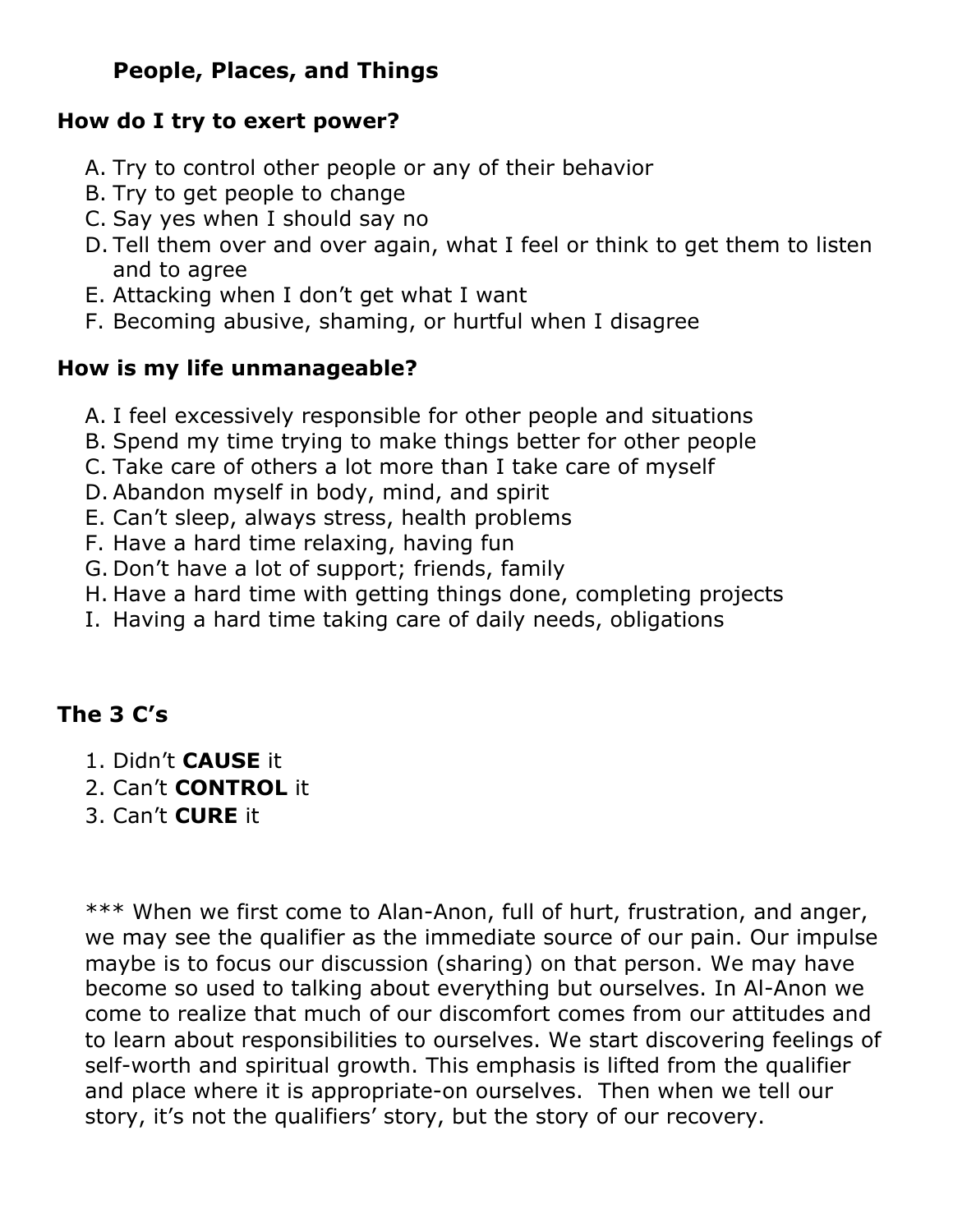#### **Step 2:**

**Came to believe that a power greater than myself could restore you to sanity.**

# **I** Have a Problem?!

#### **Powerlessness vs. Helplessness & Getting Help**

\*\* Sanity and Serenity

### **A Power greater than myself (HP) \*\* Spirituality/Religion**

- A. For now, how do you define a Power greater than yourself?
- B. Do you believe that power cares about you?

Here are some suggestions from Paths to Recovery with Step 2:

- Say the Serenity Prayer every morning and evening when we feel overwhelmed. Meditate on "God, grant me the serenity," one word at a time.
- Being still and asking for help whenever a situation seems too much to take.
- Recognizing sane behavior and acknowledging it. Taking notice of small miracles - a bright eyed child, a bounding puppy, a friend's call just when it's needed. Making a phone call
- Acting as if we have faith. Being still and asking for guidance, then going about the day's business assuming it will come.
- Laughing; trying to remember some funny occurrence to share at a meeting.
- Making a list of the things beyond our understanding that has happened in life that might suggest the existence of a Higher Power.
- Try not to **Project**

#### **Serenity Prayer:**

**God, grant me the serenity, to accept the things I cannot change, To change the things I can, And the wisdom to know the difference**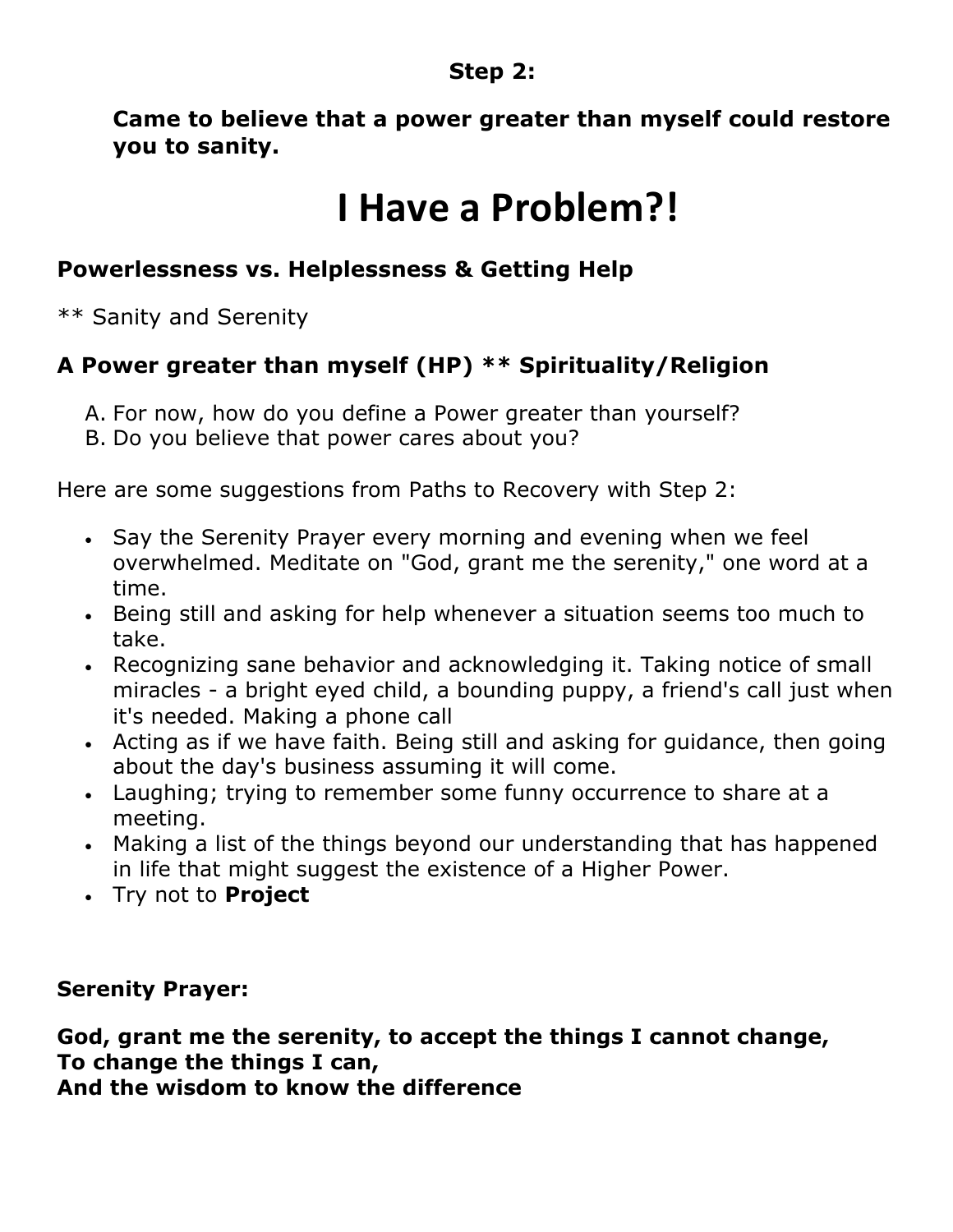#### **Step 3:**

#### **Made a decision to turn our will and our lives over to the care of God as we understood Him.**

# **I** Need to Let Go?!

#### **Detachment? How Do I detach?**

**Detachment** with love **means** caring enough about others to allow them to learn from their mistakes. It also **means** being responsible for our own welfare and making decisions without ulterior motives-the desire to control others.

"Detachment is neither kind nor unkind. It does not imply judgment or condemnation of the person or situation from which we are detaching. **It is simply a means that allows us to separate ourselves from the adverse effects that another person's alcoholism can have upon our lives."**

#### **One Day At A Time: September 6th**

Have I been trying to live the Al-Anon program? Then I must surely be learning to overcome any tendency to control other—the directing, scheming and manipulating that can only result in my own defeat.

I will not interfere with the activities of my alcoholic, or watch over them, counsel them, or assume their responsibilities. They must have the same freedom to make their own decisions as I have, since they must suffer if the decisions are wrong.

#### **Courage to Change: February 12th**

For me, detachment is relatively easy with people or situations where I'm not emotionally involved. I noticed that when I'm detached, I can listen to other people being critical or grumpy without being affected. But if members of my family act the same way, I often take on their negative frame of mind. My own behavior shows me that I have a choice about my response to other people's moods and attitudes.

What I've learned by comparing these situations is that detachment involves paying attention to my own mood before I have a chance to take on someone else's. Then I can simply see negativity or anger, without becoming negative or angry. I don't have to have a bad day just because someone I love is struggling. This knowledge allows me to let everyone, including myself, feel whatever they feel without interference.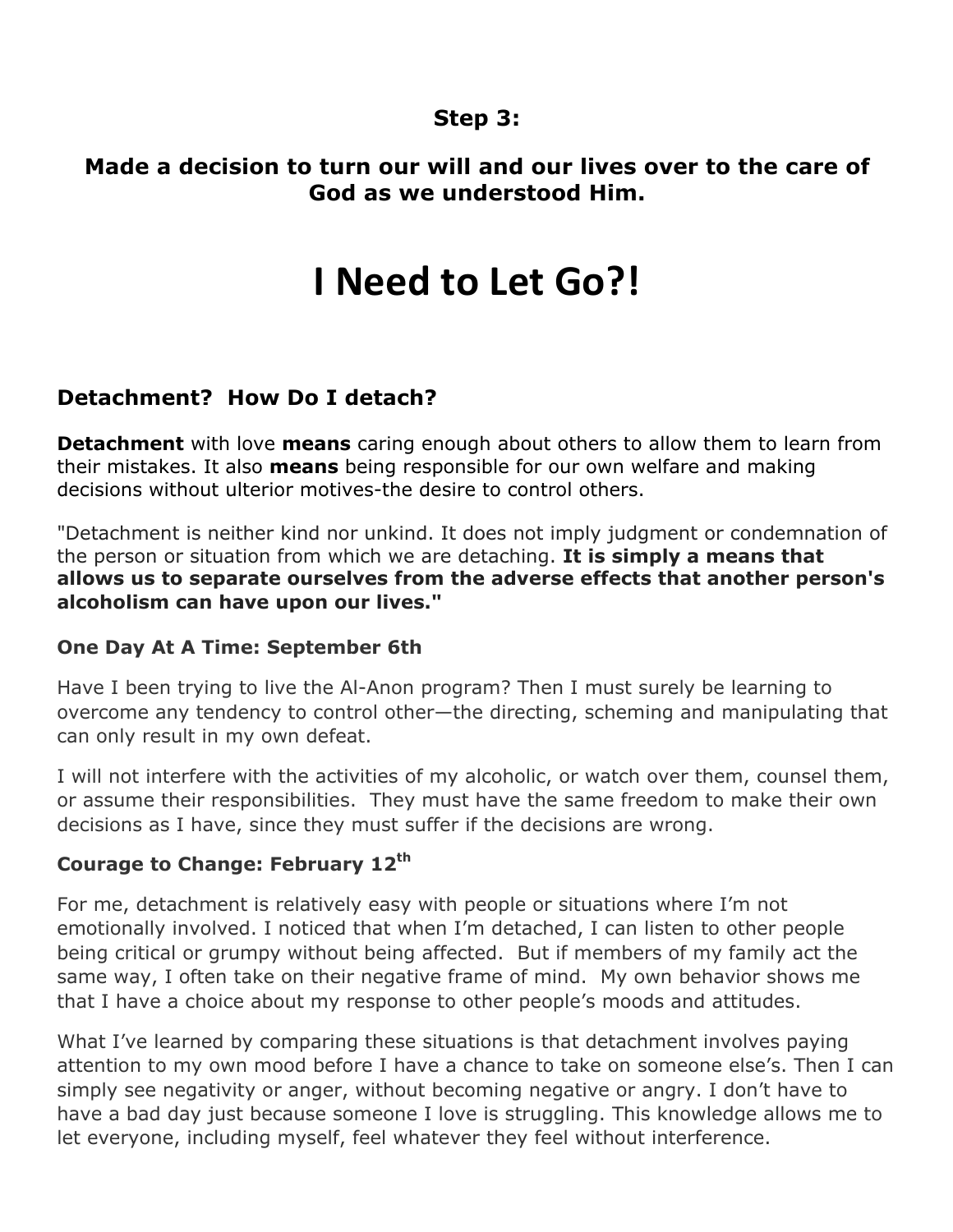#### **My Will**

- A. Am I willing to try to turn my problems over?
- B. Do I spend a lot of time **Projecting**?
- C. What could help me be more willing?
- D. If I can't, what's holding me back?
- E. Do I trust Higher Power to care for me?
- F. How might Step 3 help me keep my hands off situations created by others?
- G. What consequences have I had by obsessing on problems and other people?
- H. If I "Let Go and let God", am I willing to follow the guidance I receive?
- I. How can I turn a situation over and let go of the results?
- J. How can I stop myself from taking my will back?
- K. How can I let loved ones find their own paths as I am finding mine?
- L. What can I do to try to see others as HP sees them?
- M.How can I express HP's will in my actions and words towards others, including the alcoholic?

The family disease is affects the family. We are not immune. But we can get inoculation shots or boosters, reach out to others; do not isolate. Do not obsess with the thoughts running around in your head. Try to stay out of your head and do something productive. And when times get tough, go to a meeting, call your sponsor, get out the phone list and talk things out. 

- 
- 
- 
- 
- 
- 6. One Day At A Time **Solution Contract Contract Contract Contract Contract Contract Contract Contract Contract Contract Contract Contract Contract Contract Contract Contract Contract Contract Contract Contract Contract Co**
- 7. Let It Begin With Me
- 8. Let Go And Let God
- 9. How important is it?

## SLOGANS Remember:

- 1. Live and Let Live 1. Focus on yourself
- 2. First thing First 2. Change your attitude
- 3. Easy Does It 3. There is Hope
- 4. Keep an Open Mind and the state of the State of the State of the State of the State of the State of the State of the State of the State of the State of the State of the State of the State of the State of the State of th 5. Keep Coming Back *Demetary* **Coming Back** *Community* **Community Community Community Community Community Community Community Community Community Community Community Community Community Comm**